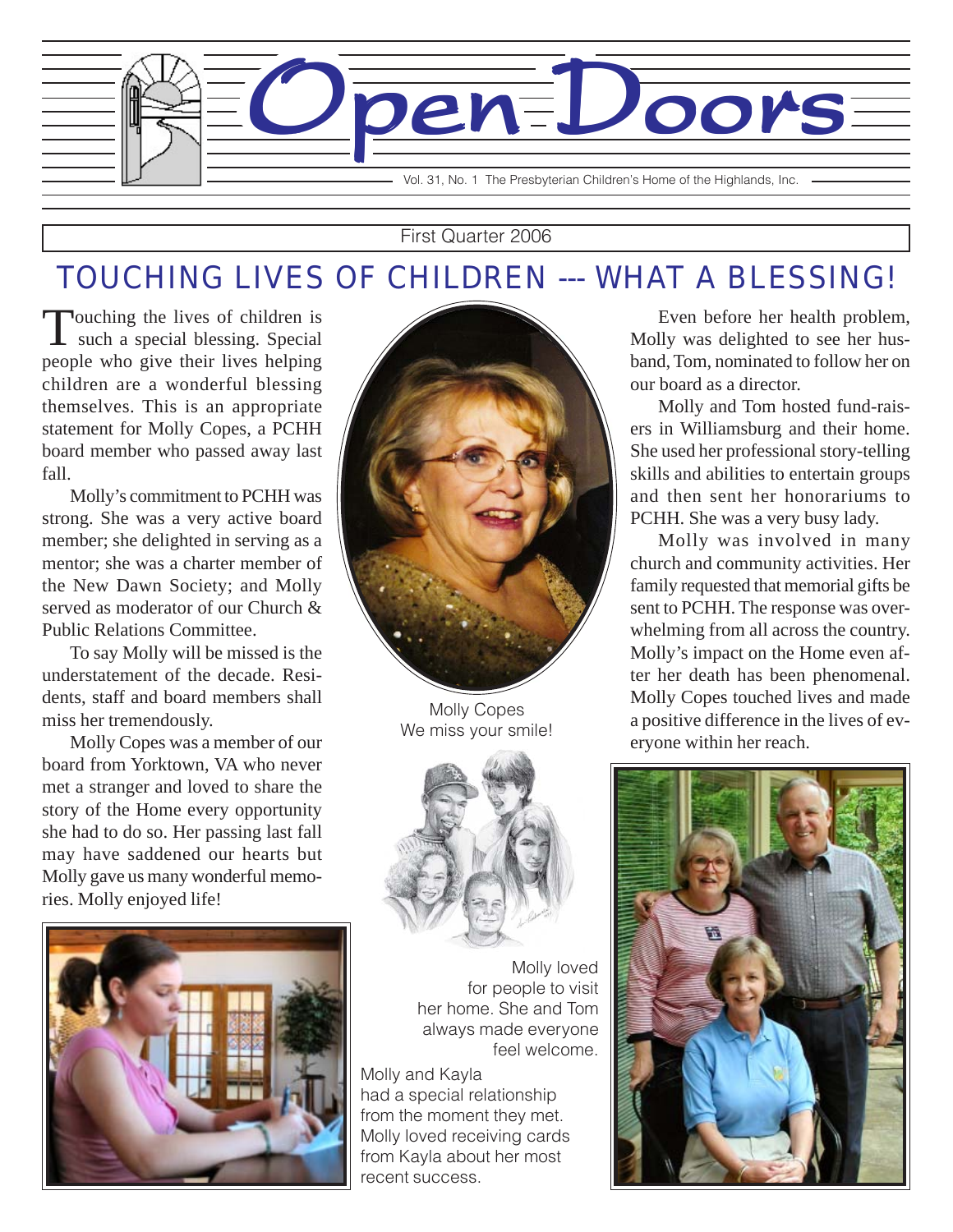

Billy Rice Executive Director

 $A<sup>s</sup>$  we move forward into a new<br>  $A<sup>s</sup>$  want to pause for a moment and look back at 2005. It was a year where the generosity of our supporters allowed us to complete some much needed projects on our campus. One individual gift was designated for the purchase of two twelve passenger vans for our cottages, and other gifts and bequests were used to resurface our access road and upgrade portions of our cottages. These were large projects, and they are vitally important for the proper care of our children.

Some people may ask how what your campus looks like or what model of vehicles you drive have to do with how you care for the children. We believe very strongly that the children will only take pride in and respect our campus if we do the same. If we let our facility deteriorate and do not make the proper repairs, we are not sending the proper message to our children. In addition, we would not be honoring our supporters properly if we did not maintain a campus you can be proud of when you visit. We are proud of our ministry, and we want you to share in that pride!

2005 also brought us sadness in the loss of our beloved Board member, Molly Copes. The cover article in this edition of our newsletter speaks of her in more detail, but I would be remiss if I did not mention how much we miss her. Her devotion and enthusiasm for our ministry was unmatched. I know everyone in heaven is enjoying her masterful storytelling!

#### New Dawn Society



PCHH in your estate planning and become a member of the New Dawn Society. Call for information.

Remember

Finally, I hope you enjoy our feature story on our houseparents. They are the backbone of the organization and the people who have the most lasting influence on our children. While many of us were enjoying the holiday with our own families, houseparents were the ones making a home for the children who had no other place to go. Please keep them in your prayers as we move through what we believe will be a very successful 2006.

With hope,



Liz Hahn **Honored** 



Our executive secretary, Liz Hahn, was named 2005 VACH Distinguished Staff Person by the Virginia Association of Children's Homes. The VACH is an organization of private nonprofit agencies whose mission is to promote a high quality of care to children, adolescents and families in need across Virginia.

Liz began her career at PCHH in 1978 as secretary and was promoted to her current position of Executive Secretary in 1989. During the presentation of the award, Sandra Weigand, Executive Director of Miller Home in Lynchburg and Chairperson of the VACH Public Relations Committee, stated, *"Liz is an anchor at PCHH, not only handling the daily business of the agency in an accurate and efficient manner, but has established a loving and caring relationship with the children who have lived at PCHH over the past twenty-seven years. Her dedication has made a real difference in the success of the ministry at PCHH."*

Liz was chosen from a group of nominees from across the state. She recently reflected on the award by saying, *"Helping children has always been a special blessing for me as I have had the opportunity to see what differences the Home can make in the lives of these children."*

Liz is married to Dale Hahn. They live in Wytheville and have one daughter and son-in-law, Kelly and Jamie Rosenbaum. She thoroughly enjoys her three grandsons, Chase, Brock and Grant.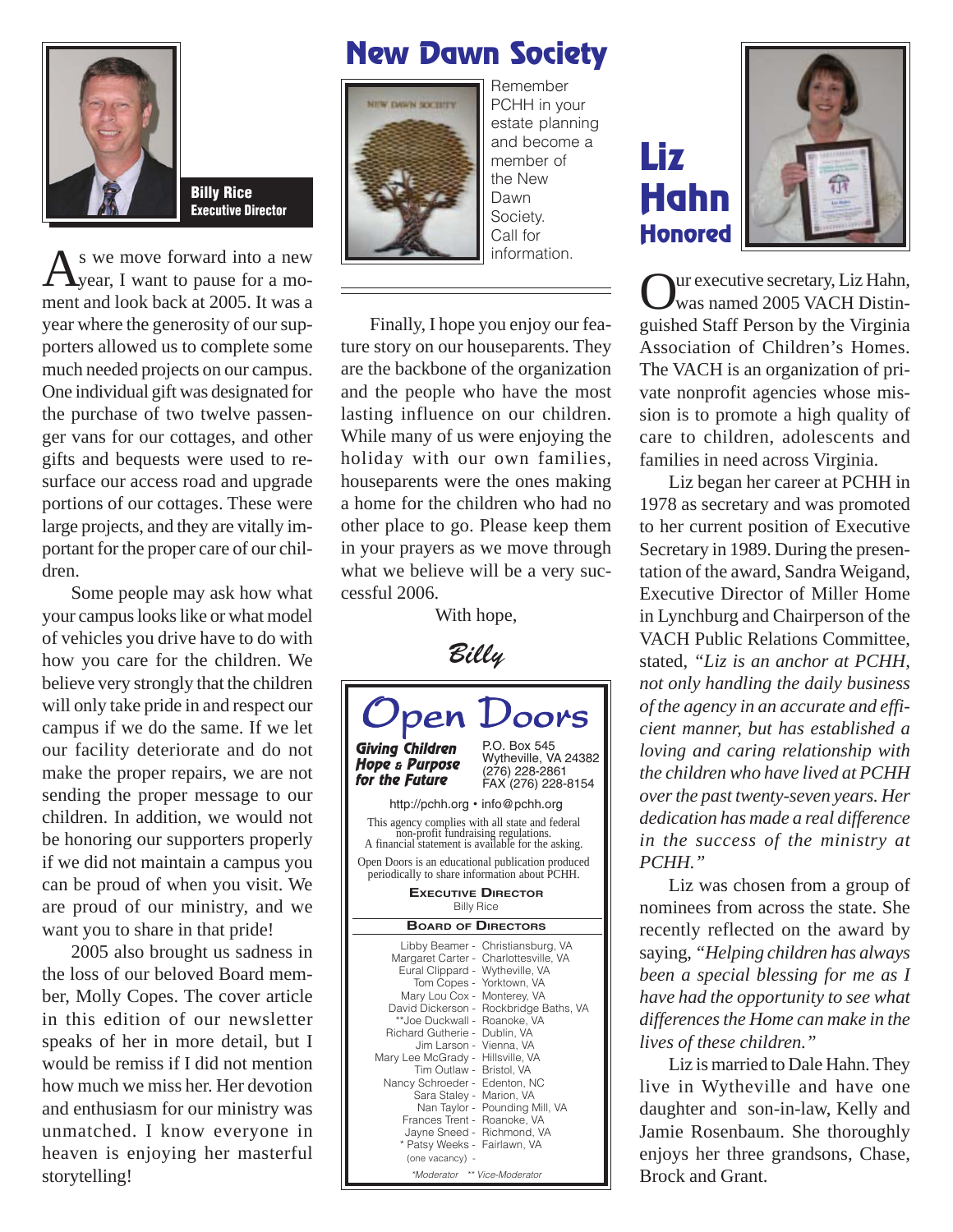## Houseparenting...

#### ...not for the <sub>faint</sub> of heart!

*"Taking time to enjoy a movie or TV show with the boys can be good bonding time. We work four 24-hour days (as one shift) then take a 4 day break. I guess someone could say we serve as their mother, father, teacher and friend."*



*"Keeping up with residents educational progress for the whole cottage is a challenge. We use daily reports as well as face-toface meetings with the teachers in meeting the challenge."*





PCHH has been so fortunate over the years in recruiting outstanding outstanding houseparents. Anyone who has experienced serving knows you must be overloaded with lots of patience, listening skills, patience, energy, patience, a deep love of children, patience, and a teacher's heart.





*"We teach by example. Taking children to chapel reflects the kind of role models they need."*

Learning how to better handle situations is a routine part of the life of houseparents. Training is key to maintaining our level of professionalism





Paperwork can be staggering. From medication to activities, documentation is all part of the job.



*"Bedtime can be a prime opportunity to reach inside a troubled heart and tenderly feed it's need for comfort."*

*"Mealtime is a mixed bag of blessings and opportunities for learning. Over the table conversation gives everyone a chance to catch-up on the latest happenings."*